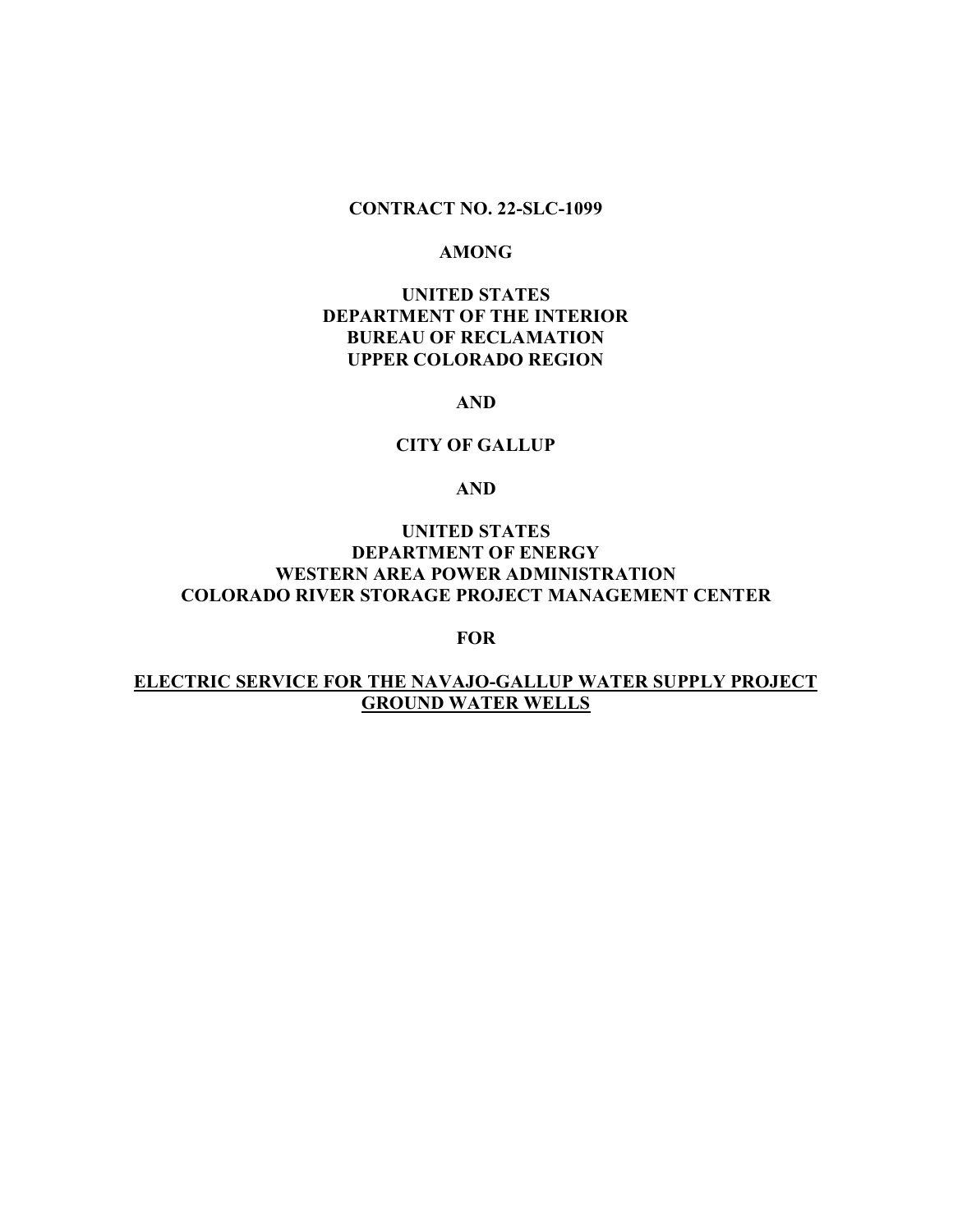# **CONTRACT NO. 22-SLC-1099**

# **AMONG**

# **UNITED STATES DEPARTMENT OF THE INTERIOR BUREAU OF RECLAMATION UPPER COLORADO REGION**

# **AND**

# **CITY OF GALLUP AND**

# **UNITED STATES DEPARTMENT OF ENERGY WESTERN AREA POWER ADMINISTRATION COLORADO RIVER STORAGE PROJECT MANAGEMENT CENTER**

## **FOR**

# **ELECTRIC SERVICE FOR THE NAVAJO-GALLUP WATER SUPPLY PROJECT GROUND WATER WELLS**

#### **Table of Contents**

**Section Page No. Title Page No.** 

| 1.  |                                                           |  |
|-----|-----------------------------------------------------------|--|
| 2.  |                                                           |  |
| 3.  |                                                           |  |
| 4.  |                                                           |  |
| 5.  |                                                           |  |
| 6.  |                                                           |  |
| 7.  |                                                           |  |
| 8.  |                                                           |  |
| 9.  |                                                           |  |
| 10. |                                                           |  |
| 11. | INTEGRATED RESOURCE PLANS (IRP) AND SMALL CUSTOMER PLANS8 |  |
| 12. |                                                           |  |
| 13  |                                                           |  |
| 14. |                                                           |  |
| 15. |                                                           |  |
| 16. |                                                           |  |
|     |                                                           |  |
|     | <b>EXHIBIT A</b>                                          |  |
|     | <b>EXHIBIT B</b>                                          |  |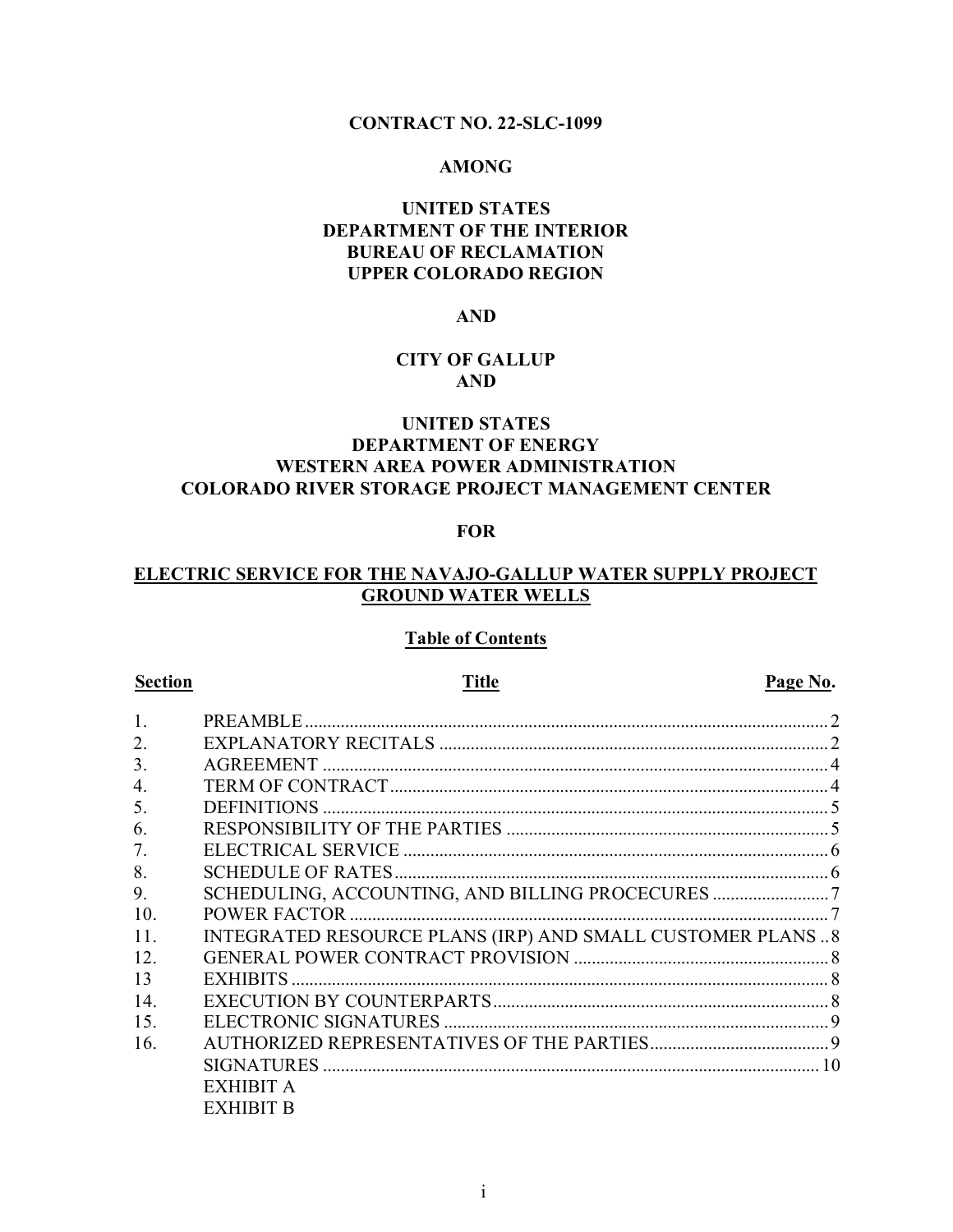#### **CONTRACT NO. 22-SLC-1099**

### **AMONG**

# **UNITED STATES DEPARTMENT OF THE INTERIOR BUREAU OF RECLAMATION UPPER COLORADO REGION**

#### **AND**

# **CITY OF GALLUP**

#### **AND**

# **UNITED STATES DEPARTMENT OF ENERGY WESTERN AREA POWER ADMINISTRATION COLORADO RIVER STORAGE PROJECT MANAGEMENT CENTER**

#### **FOR**

# **ELECTRIC SERVICE FOR THE NAVAJO-GALLUP WATER SUPPLY PROJECT GROUND WATER WELLS**

1. **PREAMBLE**: This Contract No. 22-SLC-1099 (Contract), effective this \_\_\_\_\_ day of \_\_\_\_\_\_\_\_\_\_\_\_\_\_\_\_\_\_\_, 2022, pursuant to the Acts of Congress approved June 17, 1902 (32 Stat. 388); April 6, 1949 (63 Stat. 31); April 11, 1956 (70 Stat. 105); August 4, 1977 (91 Stat. 565); March 30, 2009 (123 Stat. 1379); and Acts amendatory or Supplementary to the foregoing Acts, among the United States of America, acting by and through the Administrator, Western Area Power Administration, an agency of the Department of Energy, hereinafter called "WAPA," represented by the officer executing this Contract, a duly appointed successor, hereinafter called the "Contracting Officer" or a duly authorized representative, United States Department of the Interior, Bureau of Reclamation, hereinafter called "Reclamation," represented by the officer executing this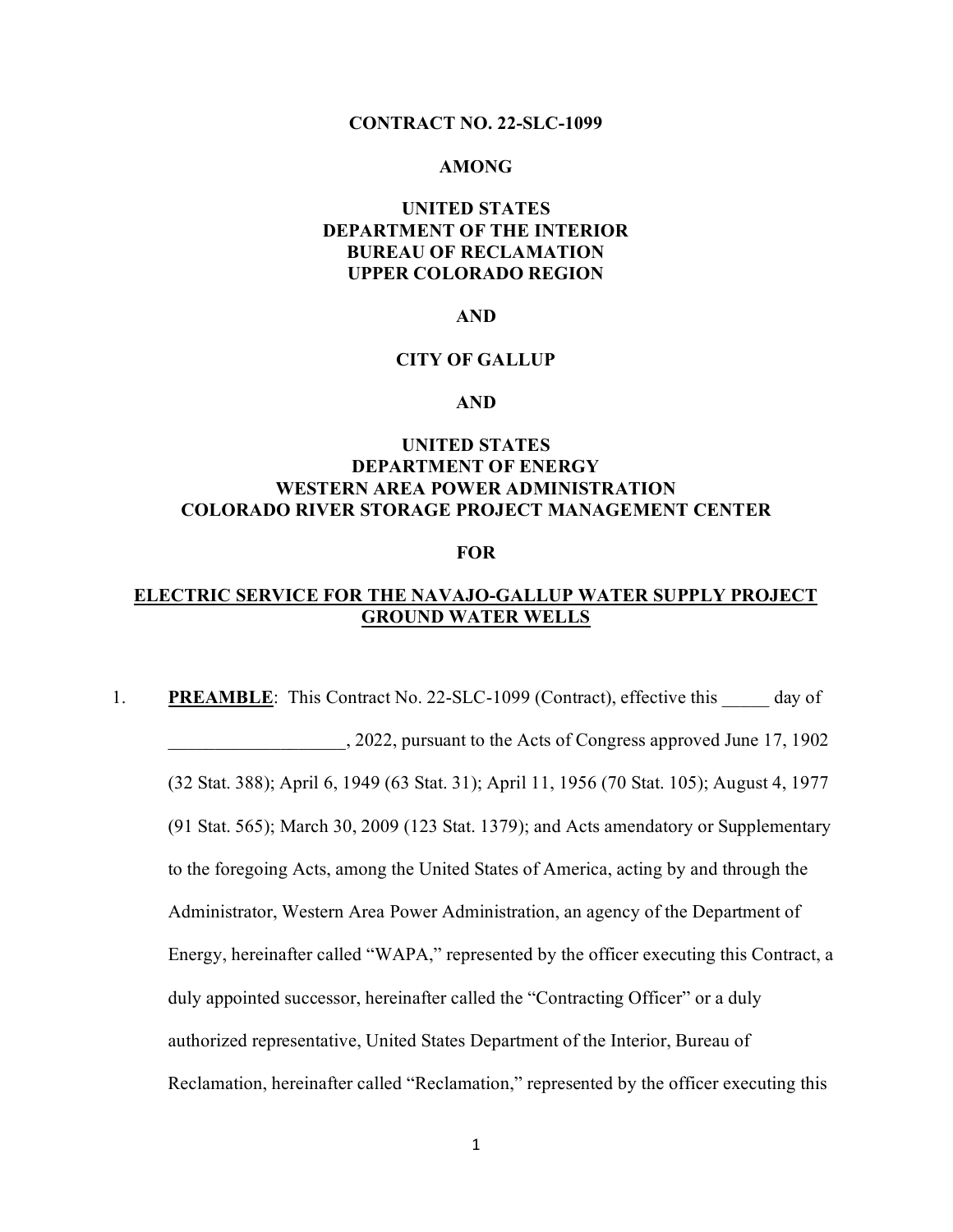Contract, a duly appointed successor, or a duly authorized representative, and the City of Gallup, New Mexico, located in McKinley County, New Mexico, a municipality duly incorporated and existing pursuant to chapter 32, session act of 1891, in the territory of New Mexico, hereinafter called the "Contractor" or "Gallup" its successors and assigns; each sometimes hereinafter called "Party," and sometimes hereinafter collectively called the "Parties."

## 2. **EXPLANATORY RECITALS**:

- 2.1 As stated in Public Law 111-11 (P.L. 111-11), the Secretary of the Interior, acting through the Commissioner of Reclamation, is authorized to design, construct, operate and maintain the Navajo-Gallup Water Supply Project ("Project") in substantial accordance with the preferred alternative stated in the Draft Environmental Impact Statement Record of Decision of the Project. The construction of all Project facilities shall be completed not later than December 31, 2024, unless the deadline is extended by mutual agreement among the Navajo Nation, the State of New Mexico, and the United States. At the time of execution of this Agreement, the Project Participants as that term is defined in P.L. 111-11, and the State of New Mexico are seeking amendments to P.L. 111-11 including the extension of the date for the completion of Project facilities.
- 2.2 The Navajo-Gallup Water Supply Project consists of two water laterals: the Cutter Lateral and the San Juan Lateral. The Cutter Lateral is located on the east side of the Navajo Nation to serve the communities of the Navajo Nation as well as the Jicarilla Apache Nation. The electrical services for the facilities of the Cutter Lateral will be provided by the City of Farmington and Jemez Mountain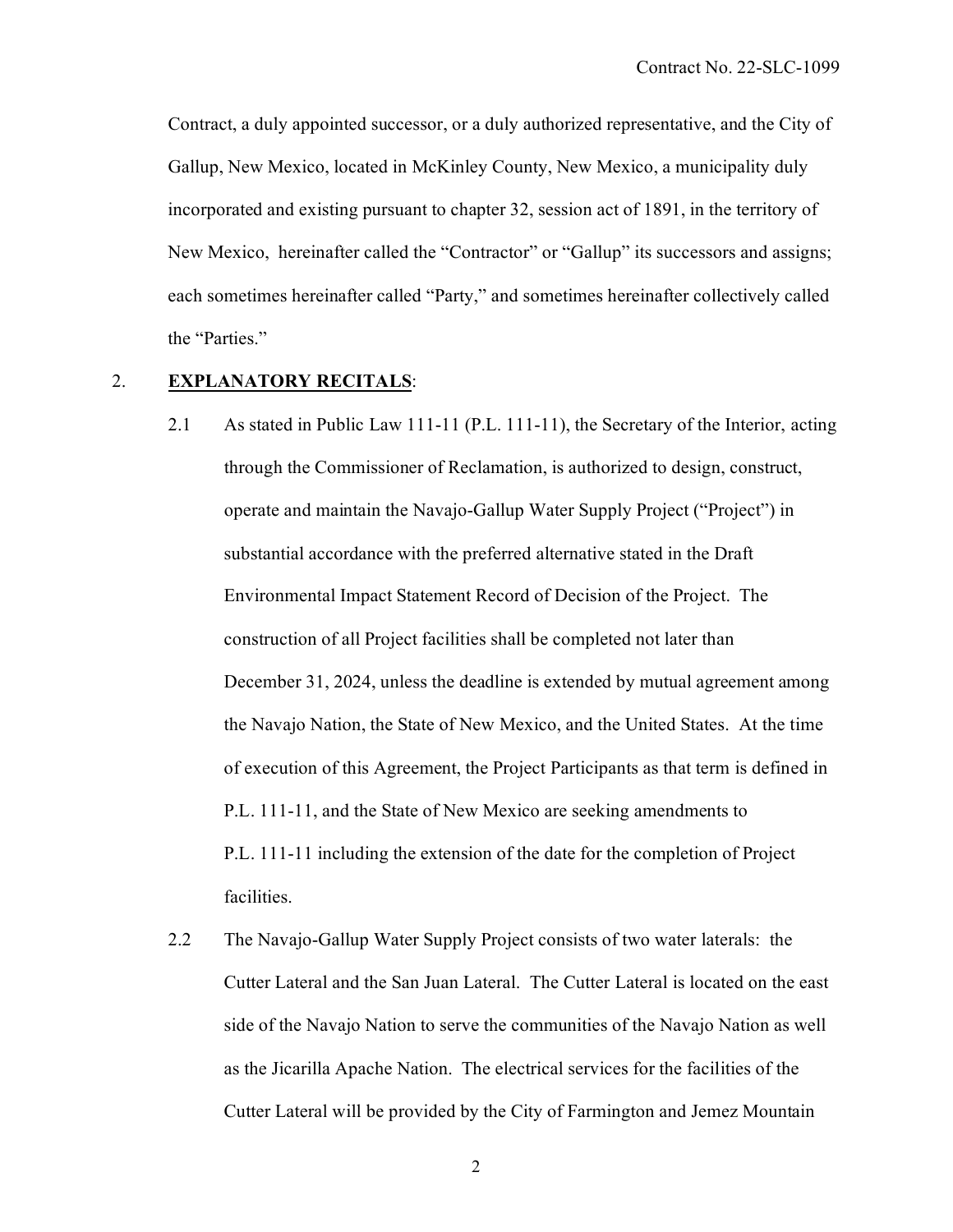Electric Cooperative. The San Juan Lateral serves the communities of the Navajo Nation, as well as the City of Gallup, New Mexico, via the Gallup Regional System. Power from the Colorado River Storage Project (CRSP) will be provided for facilities of the San Juan Lateral. Finally, prior to the Project being completed, and during times when Project water may not be available, power will be provided to Groundwater Wells to serve the communities that would otherwise receive Project Water.

- 2.3 P.L. 111-11 provides that the Secretary shall reserve, from existing reservations of CRSP power for Reclamation projects, up to 26 MW of power for use by the Project.
- 2.4 While the Project is being constructed, the Contractor has an immediate need for power to operate Groundwater Wells to provide water to customers that will eventually receive Project water. Additionally, following completion of construction of the Project, water from Groundwater Wells may be needed during times when Project Water is not available due to outages or other interruptions. Groundwater Wells are an integral component to the successful operation of the Project to supplement the surface water that will supply municipal and industrial water from the Project and to provide municipal and industrial water supplies to users when surface water supplies are not otherwise available from the Project. Reclamation has determined that providing power to the Groundwater Wells while the Project is being constructed and, following completion of construction when Project Water may not be available, is consistent with the purposes of the Project and P.L.111-11.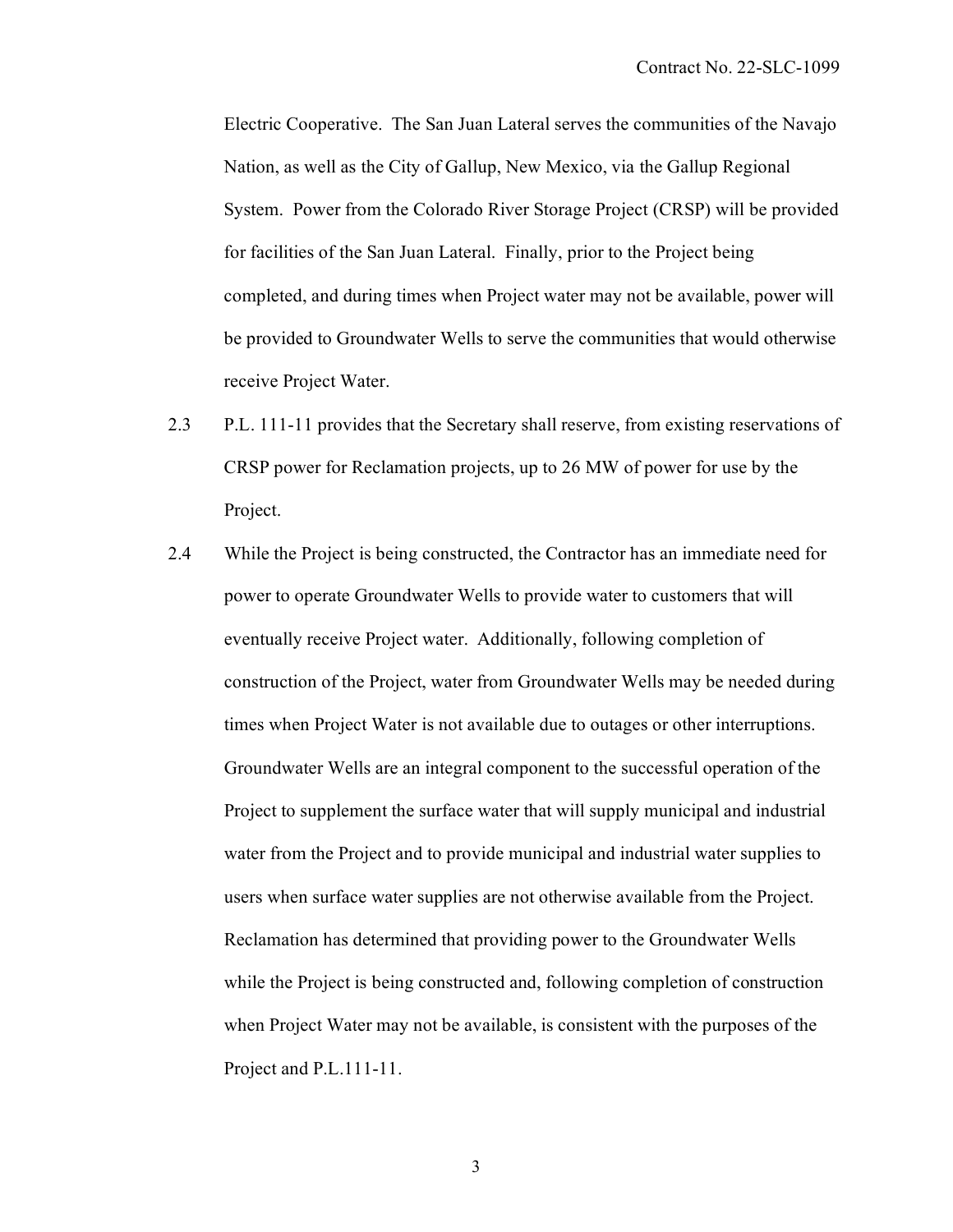- 2.5 It is the intent of the Parties to enter into separate Power Supply Agreements for providing electrical service power to the Gallup Regional System and Groundwater Wells, which includes City of Gallup Groundwater Wells.
- 2.6 The Contractor has executed Salt Lake City Area Integrated Projects (SLCA/IP) Firm Electric Service Contract Nos. 87-SLC-0017 (SLCA/IP Contract No. 0017) and 17-SLC-0888 (SLCA/IP Contract No. 0888) with WAPA, which together provide for the sale of firm power and energy from the SLCA/IP to the Contractor through September 30, 2057. The Parties have determined that power provided by this Contract will be under generally the same conditions as the SLCA/IP Contract.
- 3. **AGREEMENT**: In consideration of the mutual covenants set forth herein, the Parties hereto agree as follows.

## 4. **TERM OF AGREEMENT**:

- 4.1 This Contract, effective in accordance with Section 1, herein, shall remain in full force unless terminated earlier by mutual written agreement of WAPA, Reclamation, and the Contractor through the last day of December 2030.
- 4.2 Initial electrical power service will begin effective upon the date of execution by the Parties for groundwater from the City of Gallup's wells pumped and delivered to City of Gallup customers. Well loads are indicated in Exhibit B.
- 4.3 This Contract shall automatically be extended for five successive periods of 5 years each, beyond the initial term of the Contract, unless terminated by a Party at the expiration of the initial term, or any extension period, by written notice given by the terminating Party to the other two Parties not less than 3 years in advance of the intended termination date.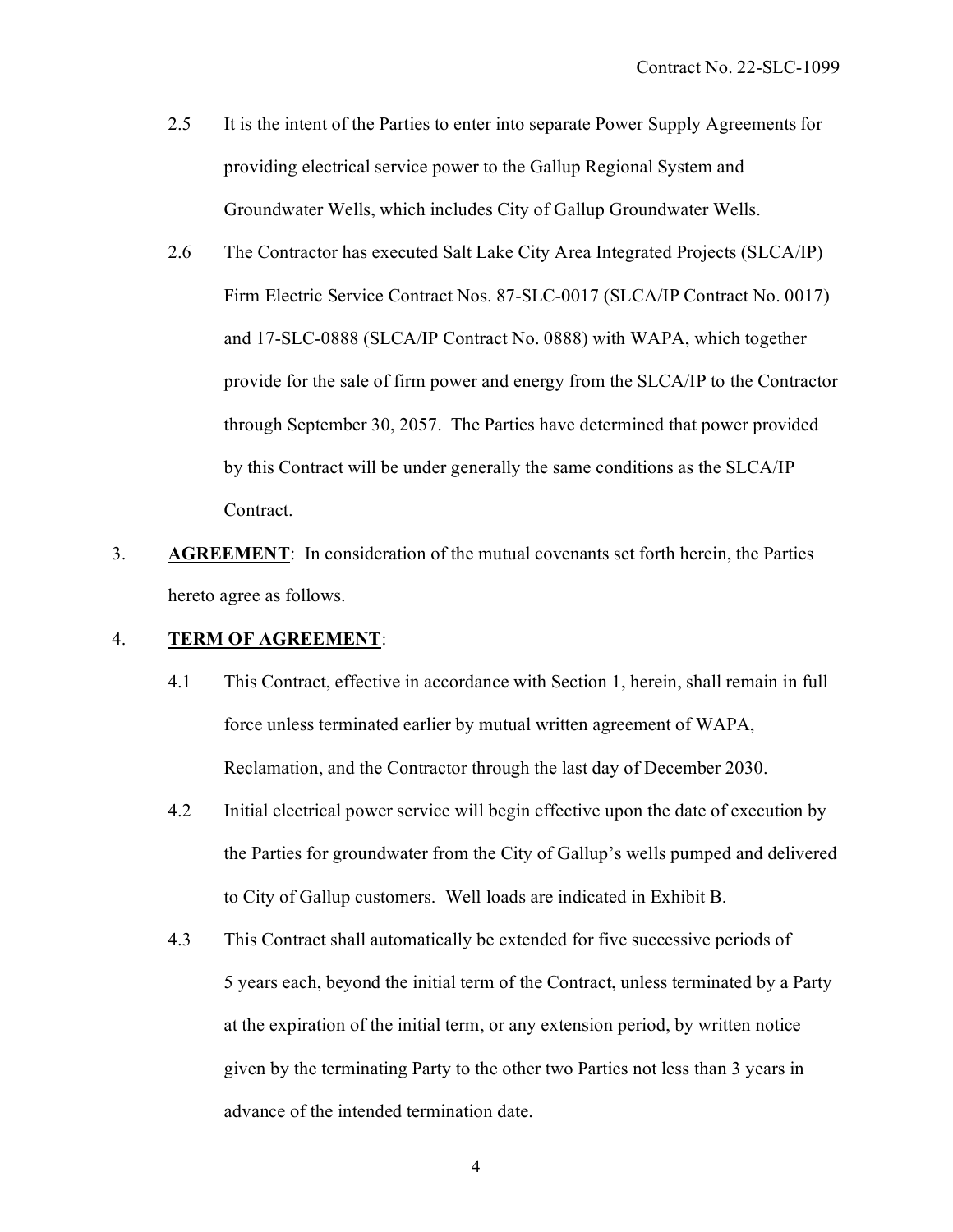# 5. **DEFINITIONS**:

For the purpose of this Contract:

- 5.1 Groundwater Wells include City of Gallup wells, pump stations, water storage tanks, and water tank buildings that are necessary to pump and deliver municipal and industrial water to City of Gallup customers as indicated in Exhibit B that would otherwise have been served by Project Water deliveries when Project Water is available. Service to Groundwater Wells is for this interim term until such time as Project Water is available for distribution through the Project Facilities, and during times when Project Water is not available due to outages or other interruptions.
- 5.2 Navajo-Gallup Water Supply Project or Project means the Navajo-Gallup Water Supply Project authorized March 30, 2009, under 123 Stat. 1379.
- 5.3 Project Power is power and energy provided to the Contractor, as authorized by P.L. 111-11, for use to serve the Project loads of the Groundwater Wells as set forth in Exhibit B.
- 5.4 Project Water is the municipal and industrial water supply allocated for use by the Project authorized March 30, 2009, under 123 Stat. 1379, Section 10603(b).

# 6. **RESPONSIBILITIES OF THE PARTIES**:

- 6.1 WAPA will make deliveries of Project Power at the delivery point set forth in Exhibit A.
- 6.2 Project Power is delivered to the Contractor for use by the Project consistent with P.L. 111-11.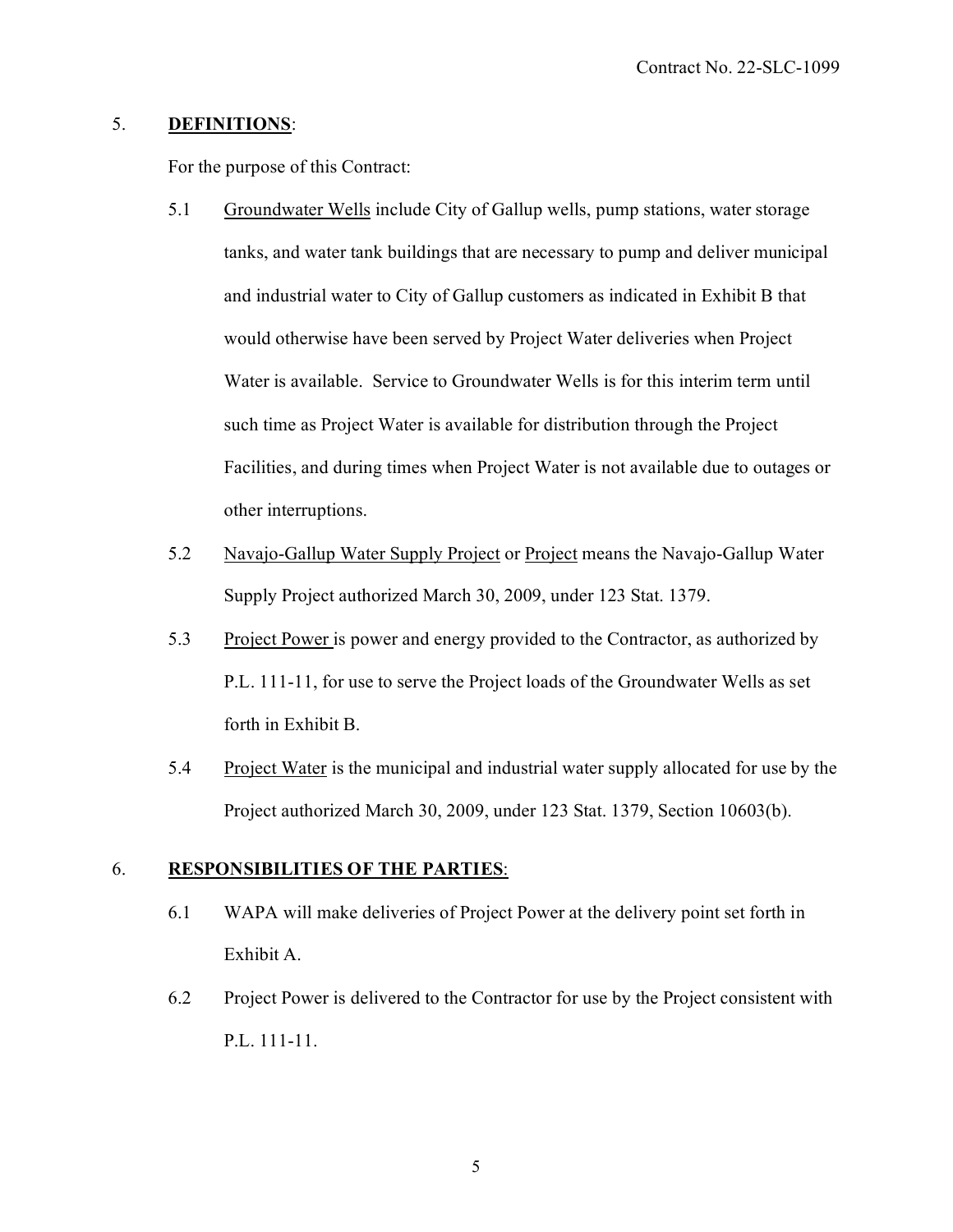# 7. **ELECTRICAL SERVICE**:

- 7.1 Points of Delivery and Voltages: WAPA, under the terms and conditions stipulated herein, will deliver Project Power to the Contractor at the delivery point, voltage, and under the delivery conditions specified in Exhibit A.
	- 7.1.1. Exhibit A may be revised yearly by the Parties in successive revisions to meet the Contractor's requirements. Revisions to Exhibit A shall be made if actual loads are greater or lesser than 10 percent of the projected values shown in Exhibit A.
	- 7.1.2 If the Contractor should require a greater or lesser amount of Project Power based on actual loads, each exhibit may be revised by the Contracting Officer, in consultation with Reclamation and the Contractor, not less than 60 days prior to the effective date for such revision.
- 7.2 Points of Measurement and Voltage: Power and energy delivered hereunder will be measured at the point and voltage specified in Exhibit A.
- 7.3 Scheduling Discrepancies and Imbalance Charges: If WAPA incurs penalties from a transmission operator, market operator, or balancing authority because of variance of schedules from actual deliveries under this Contract, any imbalance charges will be the responsibility of the Contractor.

## 8. **SCHEDULE OF RATES**:

The Contractor shall pay WAPA for Project Power delivered hereunder, as specified in Exhibit A, in accordance with conditions set forth in WAPA's General Power Contract Provisions ("GPCP") dated September 1, 2007, and in accordance with the then-current rates, charges, and conditions set out in WAPA's SLCA/IP Firm Power Rate Schedule, or superseding rate schedules.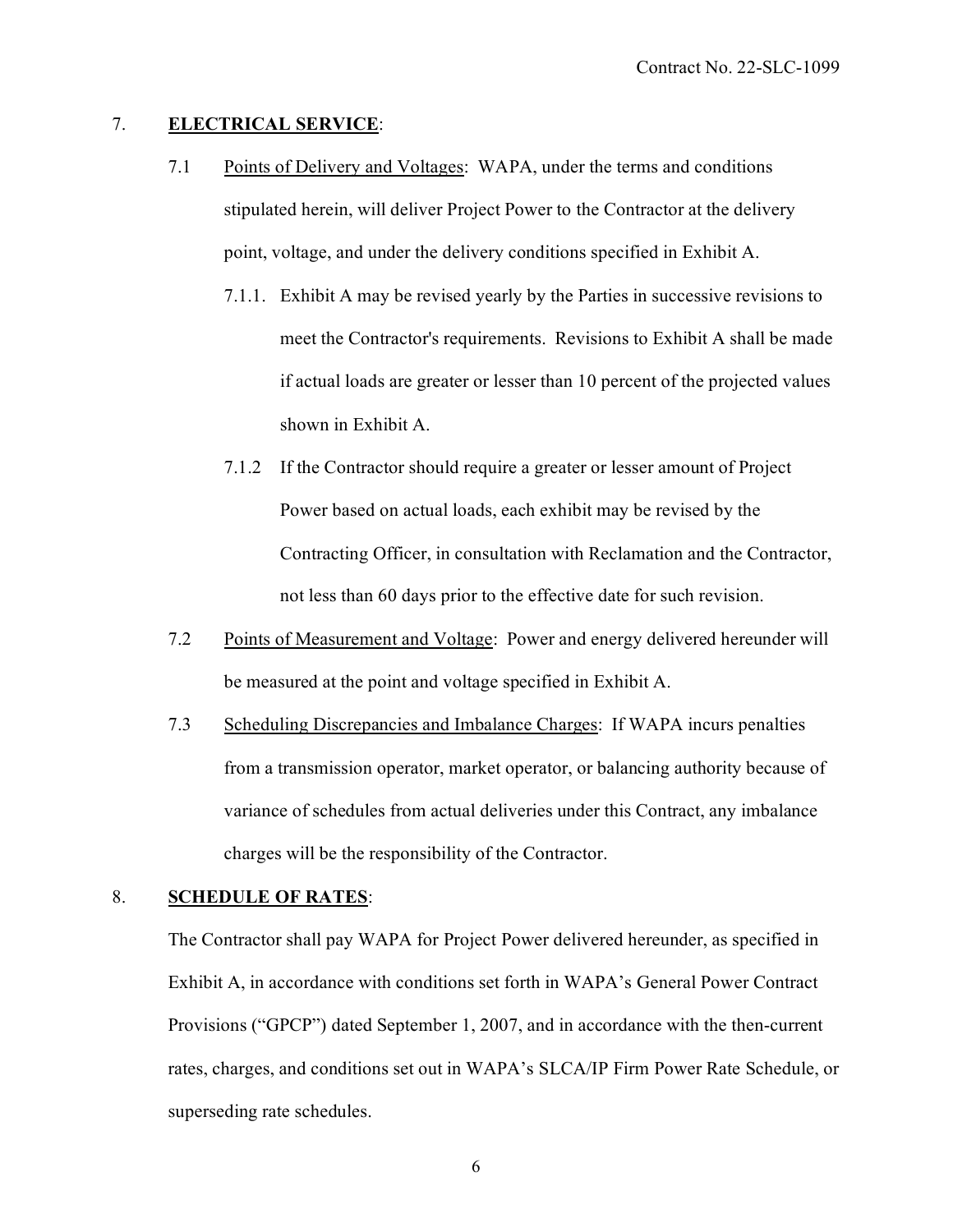# 9. **SCHEDULING, ACCOUNTING, AND BILLING PROCEDURES**:

- 9.1 Scheduling, Accounting, and Billing Procedures, hereinafter called "Procedures", shall be under the same terms and conditions of the same requirements as set forth in the Contractor's SLCA/IP Contract No. 0017 or Contract No. 0888, as applicable, with WAPA. The Procedures are intended to implement the terms of this Contract but not to modify or amend it and are, therefore, subordinate to this Contract.
- 9.2 In the event the Contractor fails or refuses to execute any revised Procedures, attached to and set forth in the Contractor's SLCA/IP Contract No. 0017 or Contract No. 0888, as applicable, which WAPA determines to be necessary due to changes in this Contract or the power system of either party, WAPA will temporarily implement essential Procedures as determined by WAPA until mutually acceptable Procedures have been developed and executed by the authorized representatives of the parties as designated in Section 14 herein.

## 10. **POWER FACTOR**:

10.1 The Contractor will be expected to maintain the power factor specified in the attached rate schedule and the GPCP referenced in Section 12 below. If the applicable power factor standard is not complied with, WAPA may, after giving the Contractor ninety (90) days to correct the condition or such additional time as warranted by the circumstances, make delivery system improvements associated with power factor correction at the Contractor's expense to WAPA's system or the Contractor's system with the agreement of the Contractor. If WAPA is required to pay for delivery system improvements associated with power factor correction on the system of its transmission agents, which are attributable to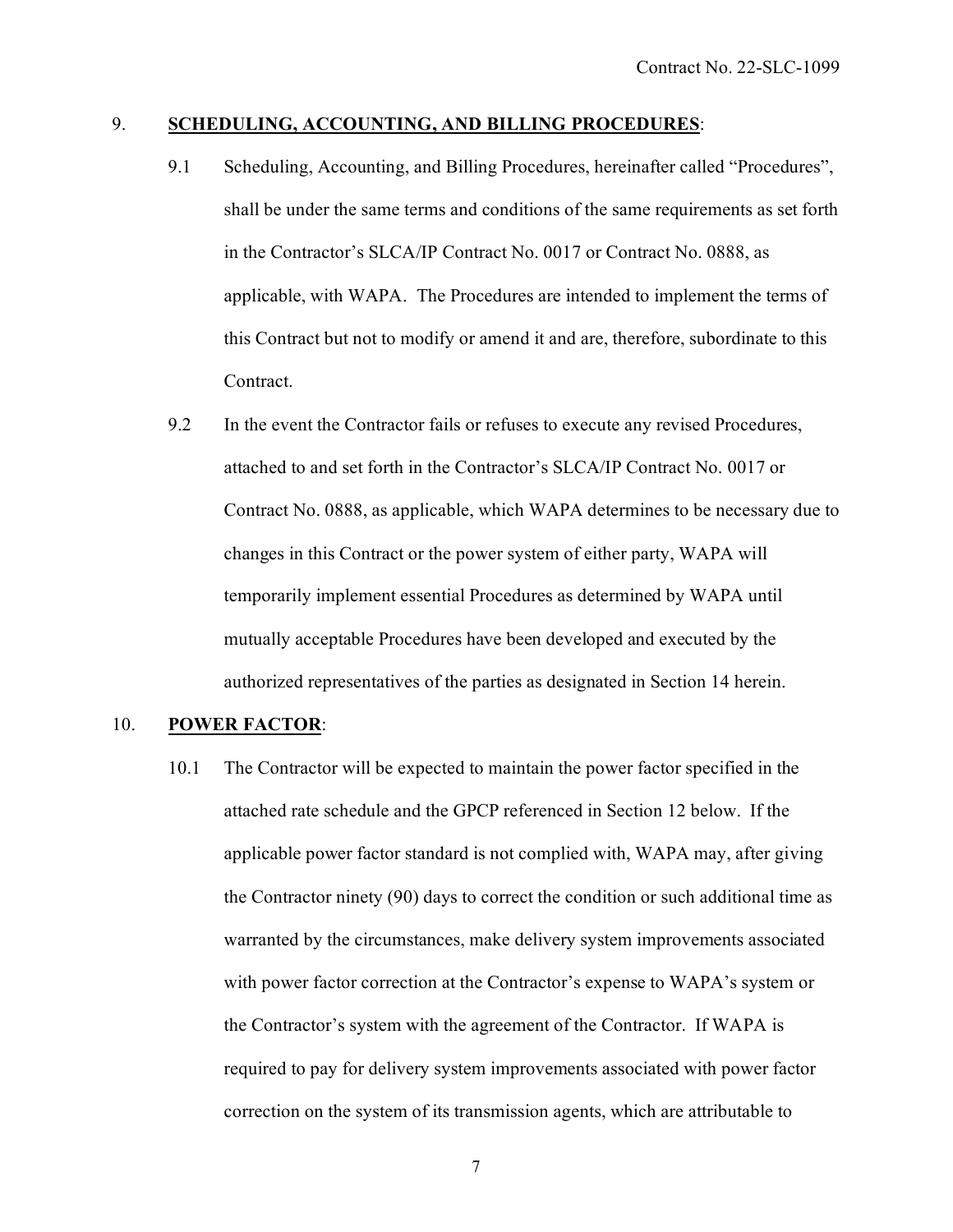conditions on the system of the Contractor, the Contractor shall pay for the cost of such improvements.

10.2 If the power factor requirements under applicable rate schedule and the GPCP are not the same, the more stringent will apply.

### 11. **INTEGRATED RESOURCE PLANS AND SMALL CUSTOMER PLANS**:

The Contractor shall comply with the Integrated Resource Plans (IRP) or Small Customer Plan requirements, as applicable, under the same terms and conditions of the same requirements as set forth in the Contractor's SLCA/IP Contract No. 0017 or Contract No. 0888, as applicable with WAPA.

## 12. **GENERAL POWER CONTRACT PROVISIONS**:

The GPCP, effective September 1, 2007, attached hereto, as they may apply, are hereby made a part of this Contract the same as if they had been expressly set forth herein; Provided, that Provisions 1.2, 5, 9, 12, and 20 through 30, shall not apply or be incorporated herein; and, provided that if the provisions in the GPCP are in conflict with this Contract, the terms of this Contract shall control.

### 13. **EXHIBITS**:

Inasmuch as certain provisions of this Contract may change during the term hereof, they will be set forth in exhibits from time to time as agreed upon by the authorized representatives of the Parties. The initial Exhibit A and all future exhibits shall be attached hereto and made a part hereof, and each shall be in force and effect in accordance with its terms unless superseded by a subsequent exhibit.

## 14. **EXECUTION BY COUNTERPARTS**:

This Contract may be executed in any number of counterparts and, upon execution and delivery by each Party, the executed and delivered counterparts together shall have the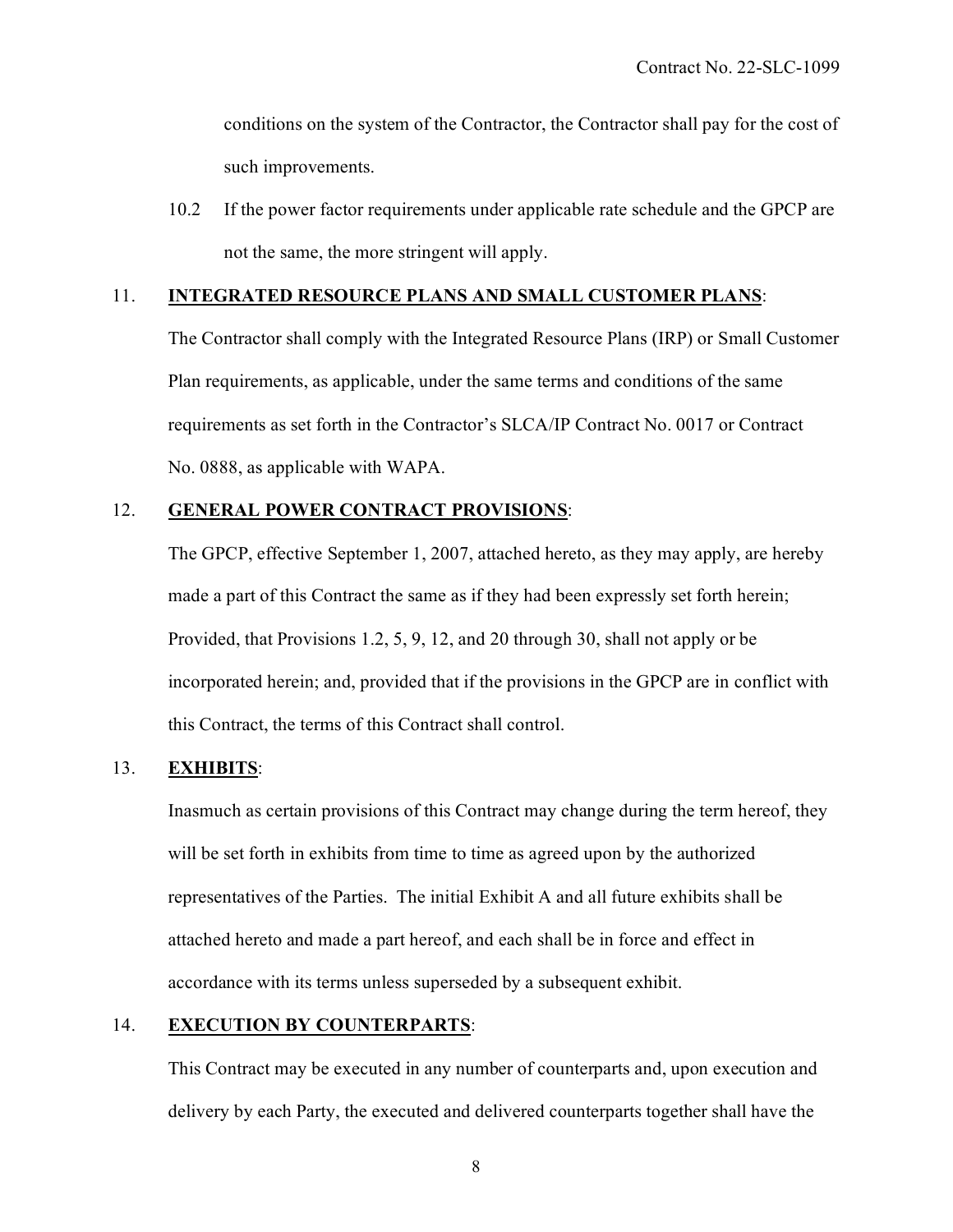same force and effect as an original instrument as if all Parties had signed the same instrument. Any signature page of this Contract may be detached from any counterpart of this Contract without impairing the legal effect of any signatures, thereon, and may be attached to another counterpart of this Contract identical in form hereto, by having attached to it one (1) or more signature pages.

# 15. **ELECTRONIC SIGNATURES**:

The Parties agree that this Contract may be executed by either handwritten signature or digitally signed using DocuSign, Adobe Sign, or Adobe E-Sign pursuant to Section 16, herein. A digital signature is the same as a handwritten signature and shall be considered valid and acceptable.

# 16. **AUTHORIZED REPRESENTATIVES OF THE PARTIES**:

Within 30 days of the execution of this Contract, each Party shall by written notice to the others, designate the representative(s) who is (are) authorized to act in its behalf with respect to those matters contained herein which are the functions and responsibilities of its authorized representative(s). Any Party may change the designation of its authorized representative(s) upon oral notice given to the others, confirmed promptly by written notice.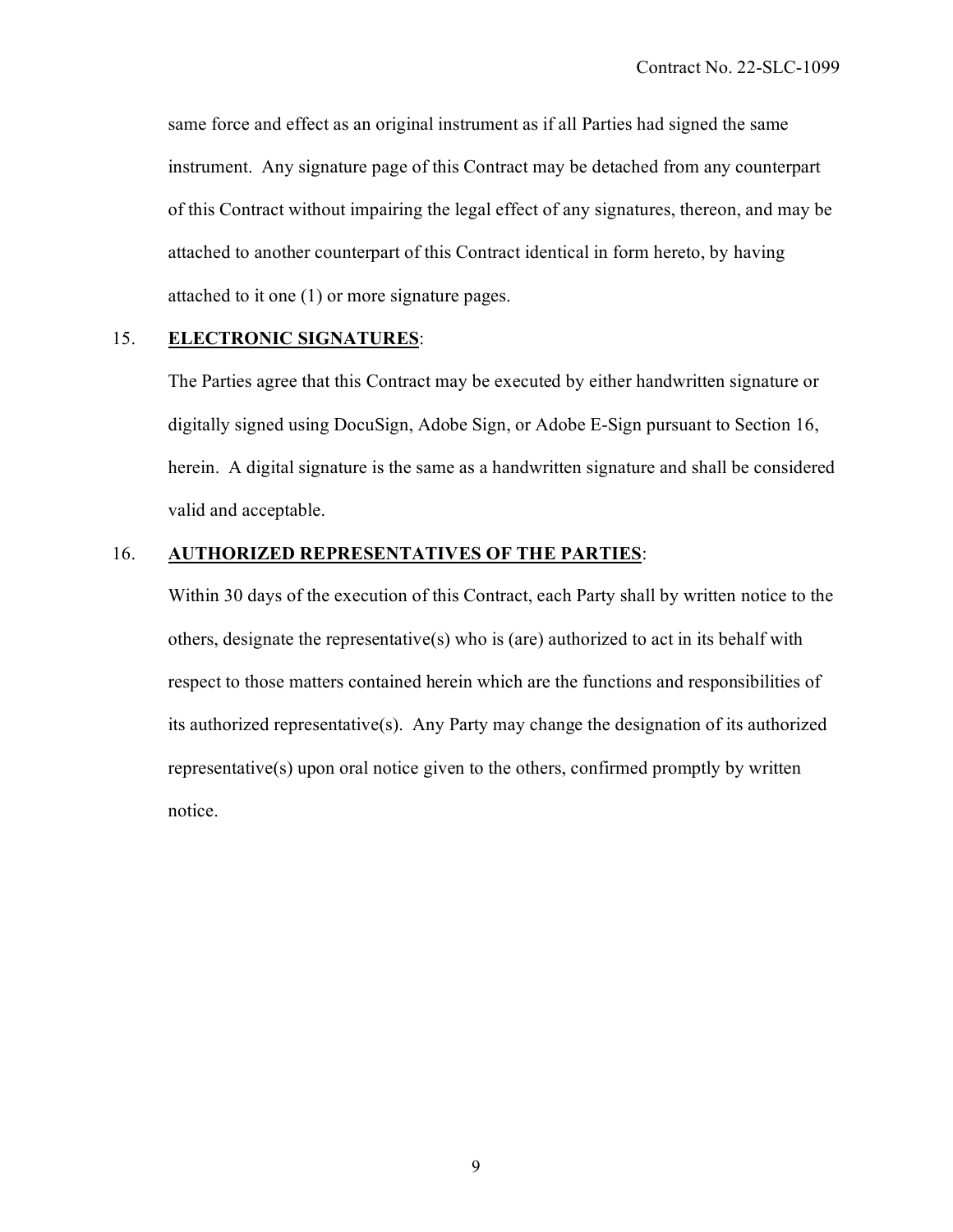IN WITNESS WHEREOF, The Parties hereto have caused this Contract to be duly executed by their respective authorized officials and is to be effective in accordance with Section 1, herein.

|                                                                            | DEPARTMENT OF ENERGY  |                                                                                   |  |
|----------------------------------------------------------------------------|-----------------------|-----------------------------------------------------------------------------------|--|
|                                                                            |                       | WESTERN AREA POWER ADMINISTRATION<br>By Bailey Balley Date: 2022.02.17            |  |
|                                                                            |                       | Date: 2022.02.17                                                                  |  |
|                                                                            |                       | Rodney G. Bailey                                                                  |  |
|                                                                            | Title                 | Acting Senior Vice President and                                                  |  |
|                                                                            |                       | CRSP Manager                                                                      |  |
|                                                                            |                       | Address 1800 South Rio Grande Avenue                                              |  |
|                                                                            |                       | Montrose, Colorado 81401                                                          |  |
|                                                                            |                       |                                                                                   |  |
|                                                                            |                       | DEPARTMENT OF THE INTERIOR                                                        |  |
|                                                                            |                       | <b>BUREAU OF RECLAMATION</b>                                                      |  |
|                                                                            |                       |                                                                                   |  |
|                                                                            |                       | UPPER COLORADO REGION WAYNE PULLAN Date: 2022.03.01<br>By PULLAN Date: 2022.03.01 |  |
|                                                                            |                       | Wayne Pullan                                                                      |  |
| Title $\frac{1}{\sqrt{1-\frac{1}{2}}\left(\frac{1}{2}-\frac{1}{2}\right)}$ |                       | Title Regional Director                                                           |  |
|                                                                            |                       | Address 125 South State Street Project                                            |  |
|                                                                            |                       | Salt Lake City, Utah 84138                                                        |  |
|                                                                            |                       |                                                                                   |  |
|                                                                            | <b>CITY OF GALLUP</b> |                                                                                   |  |
| $\mathbf{By} \_\_\_\_\_\_$                                                 |                       |                                                                                   |  |
|                                                                            |                       | Maryann Ustick                                                                    |  |
| Title $\qquad \qquad$ Title                                                |                       | Title City Manager                                                                |  |
|                                                                            |                       | Address 110 West Aztec                                                            |  |
|                                                                            |                       | Gallup, New Mexico 87301                                                          |  |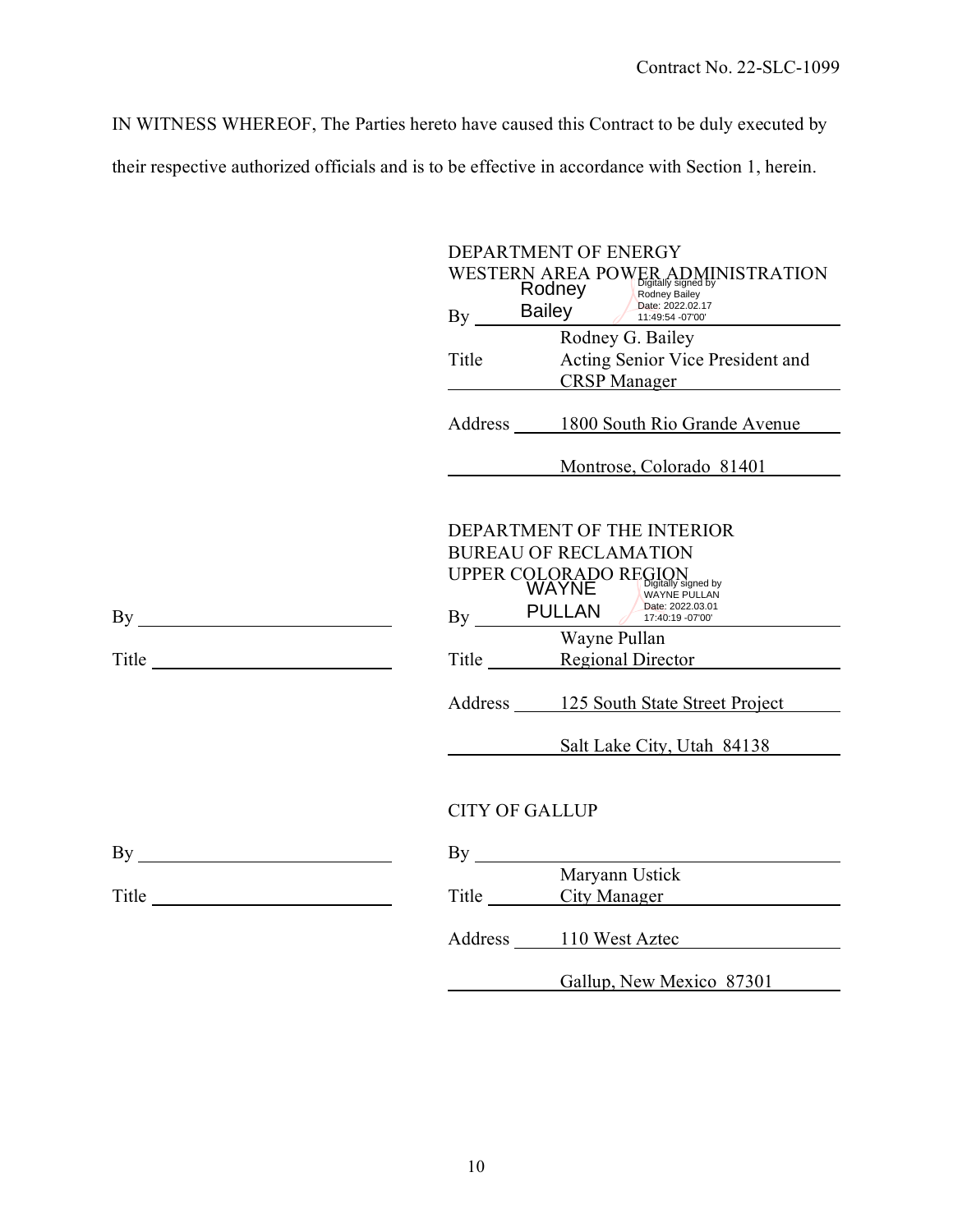# EXHIBIT A

# DESIGNATED POINTS OF DELIVERY, VOLTAGES, POINTS OF MEASUREMENT

- 1. This Exhibit A, made as of the effective date of its execution by all the Parties under and as a part of Contract No. 22-SLC-1099, hereinafter called Contract, shall remain in effect until superseded by another Exhibit A; provided, that this Exhibit A or any superseding Exhibit A shall be terminated by the termination of the Contract.
- 2. In accordance with Section 7 of the Contract, WAPA, under the terms and conditions stipulated herein, will deliver Project Power on behalf of Reclamation to the Contractor at the designated delivery point(s) and voltage(s) as set forth in this Exhibit A.
- 3. Point(s) of Delivery and Voltages: Project Power will be delivered pursuant to the Contract at the point(s) of delivery and voltages as listed below.

| Points of Delivery  | Nominal Voltage |  |  |
|---------------------|-----------------|--|--|
| Gallup <sup>1</sup> | $115-kV$        |  |  |

4. Capacity and Energy Provided to the Contractor: The monthly allocation of capacity and energy reflects the sum of the actual operating needs of the Groundwater Wells. The Parties anticipate that yearly adjustments will be made to correspond to actual conditions and changes in assumptions and the table below will be updated each fiscal year by the Contracting Officer.

<span id="page-12-0"></span><sup>&</sup>lt;sup>1</sup> Total deliveries by WAPA, inclusive of deliveries under this Contract and those made by WAPA under SLCA/IP Contract No. 87-SLC 0017 or 17-SLC-0888, shall not exceed 4 MW. Request for service above 4 MW will need to be coordinated with Public Service of New Mexico (PNM) and require amendment of Exhibit B to wheeling Contract No. 8-07-40-P0695 between WAPA and PNM.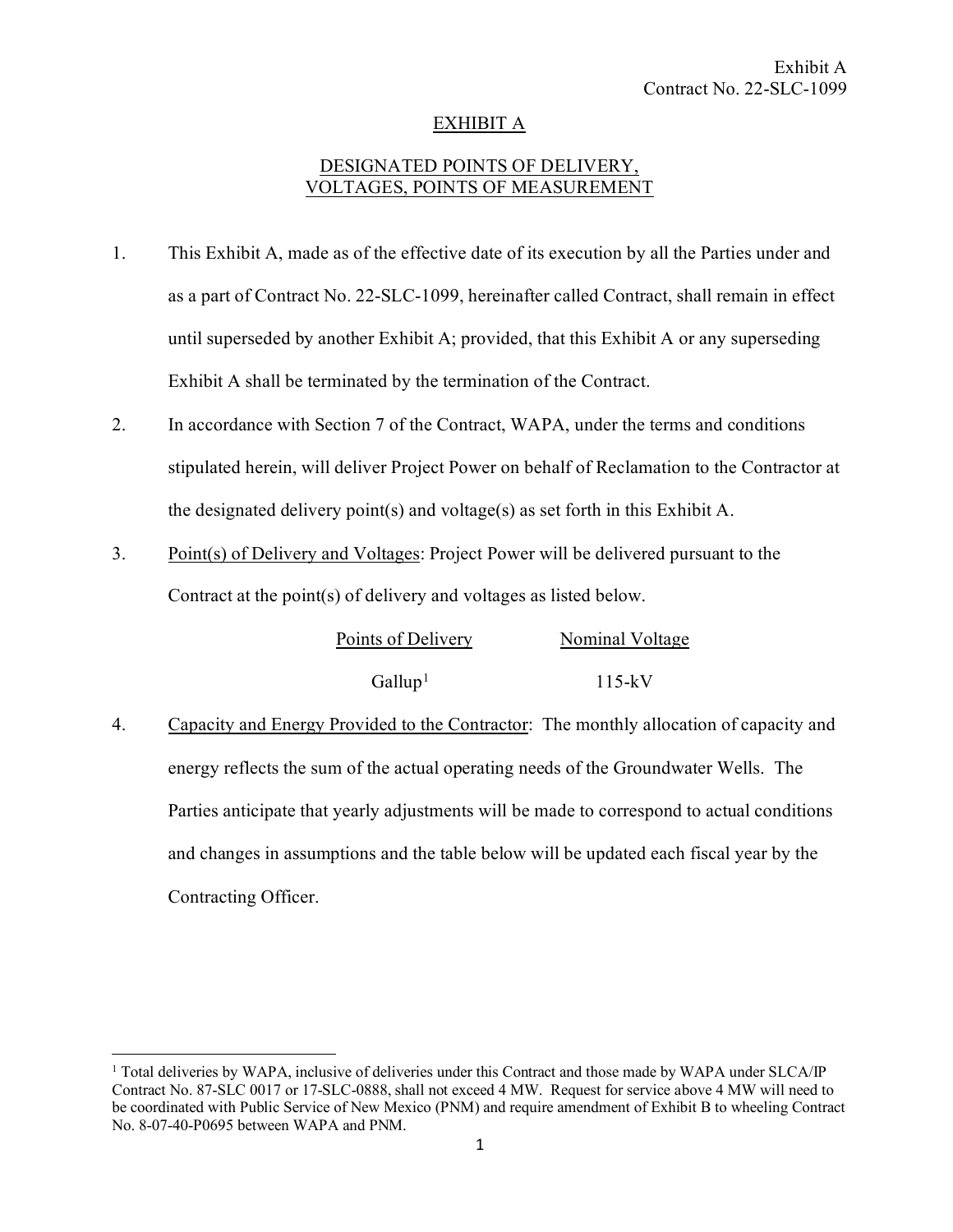| Month     | Capacity | Energy (kWh) | Month    | Capacity | Energy (kWh) |
|-----------|----------|--------------|----------|----------|--------------|
|           | (kW)     |              |          | (kW)     |              |
| April     | 2000     | 1,250,000    | October  | 2000     | 1,250,000    |
| May       | 2000     | 1,250,000    | November | 2000     | 1,250,000    |
| June      | 2000     | 1,250,000    | December | 2000     | 1,250,000    |
| July      | 2000     | 1,250,000    | January  | 2000     | 1,250,000    |
| August    | 2000     | 1,250,000    | February | 2000     | 1,250,000    |
| September | 2000     | 1,250,000    | March    | 2000     | 1,250,000    |

This allocation of power serves the well accounts identified in Exhibit B as well as new wells that may be identified in accordance with Section 5 below.

5. Pursuant to Section 7 of the Contract, this Exhibit A may be revised yearly to reflect changes to Project loads or the addition of new wells to deliver water to Gallup's communities that would otherwise be served by Project Water deliveries. Service to Groundwater Wells is for interim service until such time as San Juan River water is available for distribution through the Project Facilities, and during times when Project Water is not available due to outages or other interruptions. Revisions to Exhibit A will reflect actual in-service loads of the loads shown in Exhibit B and shall be based on actual loads experienced and adjusted for any projected changes in anticipated loads for the upcoming year.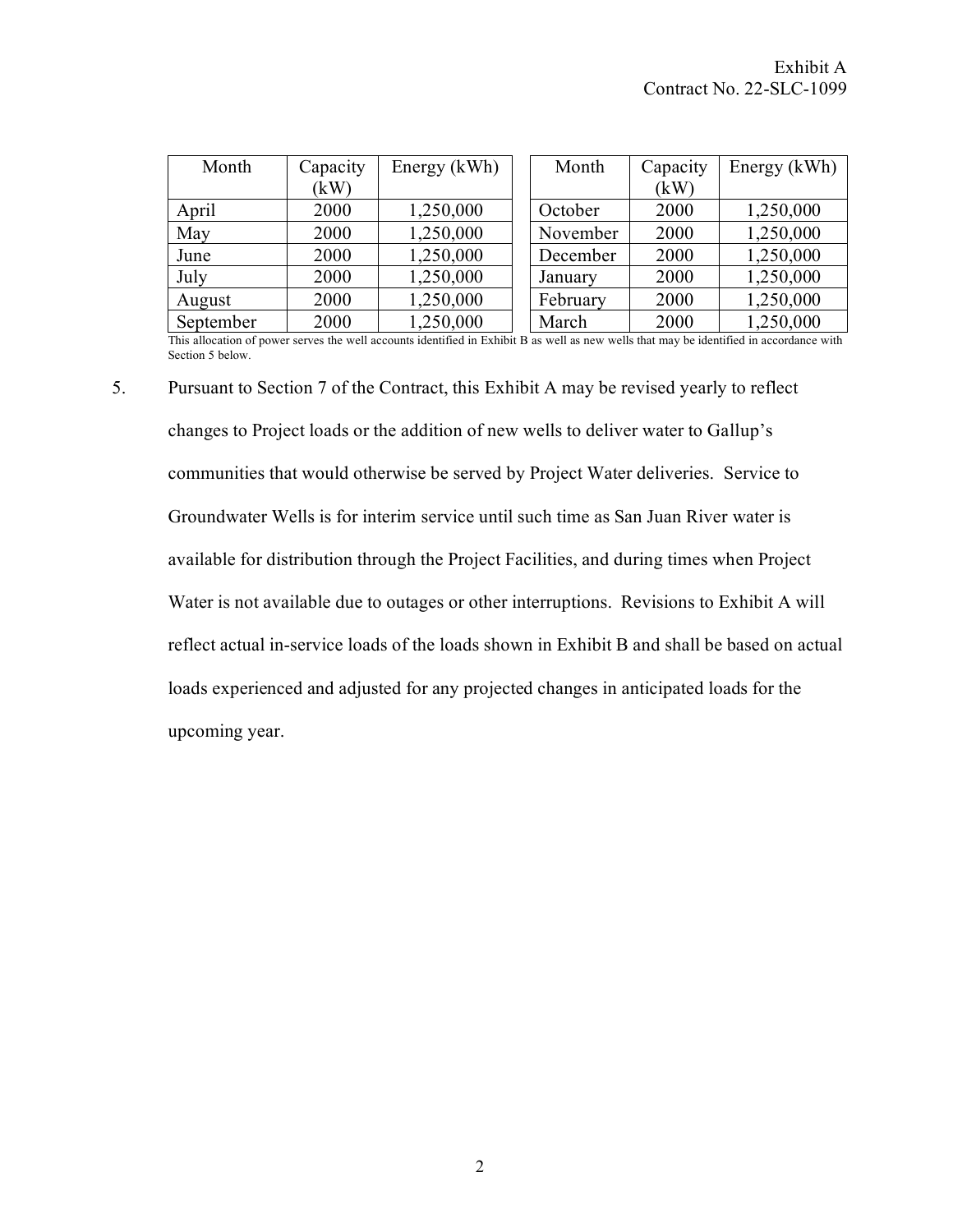IN WITNESS WHEREOF, The Parties hereto have caused this Exhibit A to be duly executed.

|       | DEPARTMENT OF ENERGY |                                                                                                                   |  |
|-------|----------------------|-------------------------------------------------------------------------------------------------------------------|--|
|       |                      | WESTERN AREA POWER ADMINISTRATION<br>Rodney<br>Bailey<br>Pate: 2022.02.17<br>Pate: 2022.02.17<br>11:50:23 -07'00' |  |
|       | By                   | Date: 2022.02.17                                                                                                  |  |
|       |                      | Rodney G. Bailey                                                                                                  |  |
|       | Title                | Acting Senior Vice President and                                                                                  |  |
|       |                      | <b>CRSP Manager</b>                                                                                               |  |
|       |                      | Address 1800 South Rio Grande Avenue                                                                              |  |
|       |                      | Montrose, Colorado 81401                                                                                          |  |
|       |                      |                                                                                                                   |  |
|       |                      | DEPARTMENT OF THE INTERIOR                                                                                        |  |
|       |                      | <b>BUREAU OF RECLAMATION</b>                                                                                      |  |
|       |                      | UPPER COLORADO REGION<br>WAYNE WAYNE WAYS                                                                         |  |
|       |                      | <b>WAYNE PULLAN</b><br>By PULLAN $\frac{\text{Value 2022.03.03}}{08.02.42 - 0700}$                                |  |
|       |                      | Wayne Pullan                                                                                                      |  |
| Title |                      | Title Regional Director                                                                                           |  |
|       |                      |                                                                                                                   |  |
|       |                      | Address 125 South State Street Project                                                                            |  |
|       |                      | Salt Lake City, Utah 84138                                                                                        |  |
|       |                      |                                                                                                                   |  |
|       |                      | <b>CITY OF GALLUP</b>                                                                                             |  |
|       |                      |                                                                                                                   |  |
|       |                      | Maryann Ustick                                                                                                    |  |
|       |                      | Title City Manager                                                                                                |  |
|       |                      | Address 110 West Aztec                                                                                            |  |
|       |                      | Gallup, New Mexico 87301                                                                                          |  |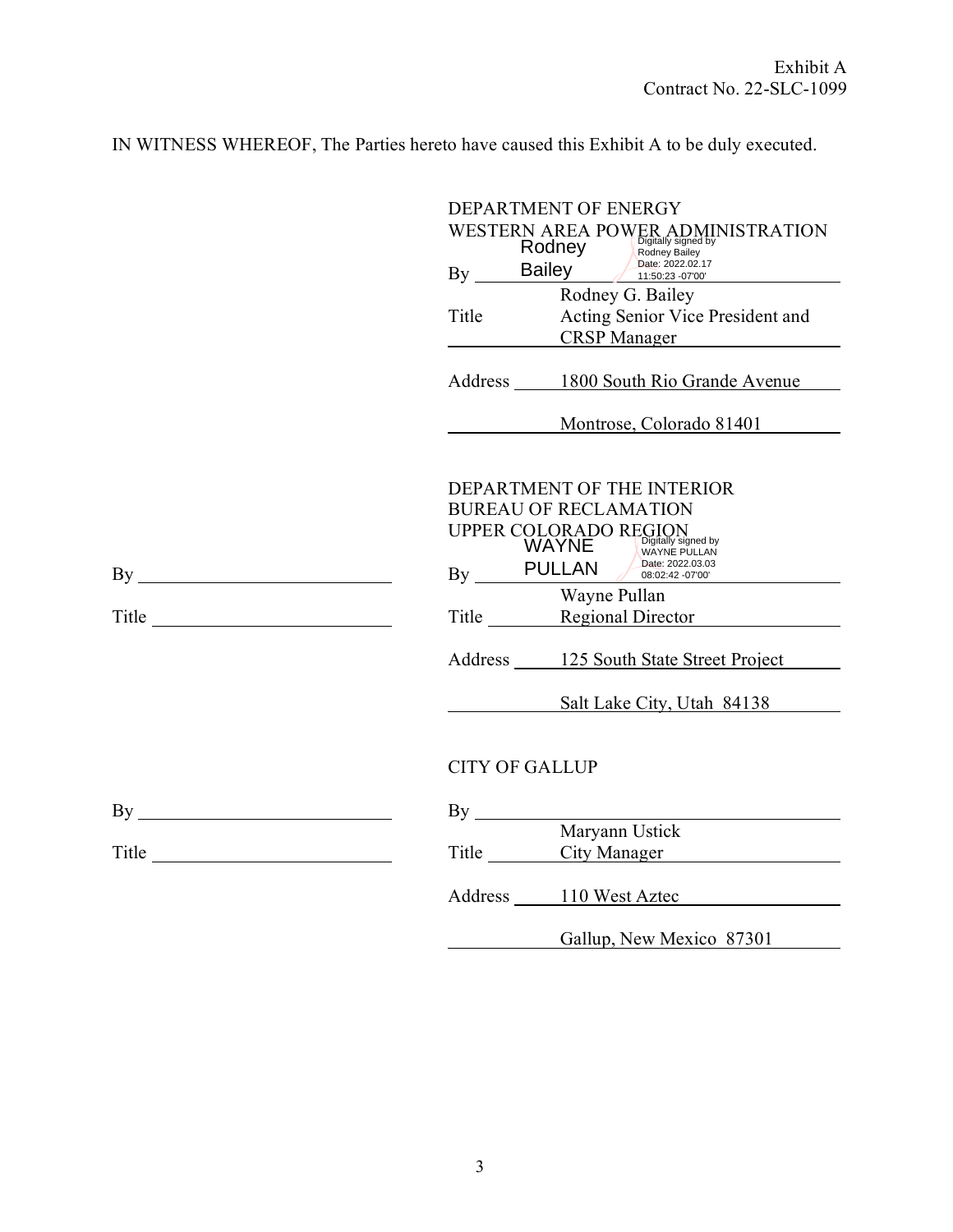# EXHIBIT B

# GROUND WATER WELL ACCOUNTS

- 1. This Exhibit B, made as of the effective date of its execution by all the Parties under and as a part of Contract No. 22-SLC-1099, hereinafter called Contract, shall remain in effect until superseded by another Exhibit B; provided, that this Exhibit B or any superseding Exhibit B shall be terminated by the termination of the Contract.
- 2. In accordance with Section 5.1 of the Contract, WAPA, under the terms and conditions stipulated herein, will deliver Project Power on behalf of Reclamation to the Contractor for the following wells, pump stations, water storage tanks, and water tank buildings that are necessary to pump and deliver municipal and industrial water to City of Gallup customers

|    | <b>CID</b> | <b>LID</b> | <b>Service address</b>          | <b>Description</b> |
|----|------------|------------|---------------------------------|--------------------|
|    | 1) 7753    | 27108      | 2200 Mariyana St PUMP           | Pump station       |
| 2) | 7797       | 6732       | 2111 W Historic Highway 66 WELL | Well               |
|    | 3) 7855    | 27216      | 64 Deer Ridge Rd EMTR           | Water tank         |
|    | 4) 7859    | 6794       | 1400 S Grandview Dr EMTR 1      | Water tank bldg    |
|    | 5) 7865    | 6800       | 1400 S Grandview Dr EMTR 4      | Water tank         |
|    | 6) 7873    | 6808       | 2200 Mariyana St COMM           | Water tank         |
|    | 7) 8025    | 6960       | Hasler valley Rd PUMP           | Pump station       |
|    | 8) 8109    | 7044       | 249 A US Highway 491 WELL       | Well               |
|    | 9) 8109    | 24152      | 941 B US Highway 491 WELL 1     | Well               |
|    | 10) 8131   | 7066       | 408 Roundhouse Rd PUMPS         | Pump station       |
|    | 11) 8175   | 7110       | 332 National Cemetery Dr WELL   | Well               |
|    | 12) 8179   | 7114       | 1807 Warehouse Ln WELL          | Well               |
|    | 13) 8183   | 7118       | 1600 W Historic Highway 66 WELL | Well               |
|    | 14) 8183   | 26966      | 2102 Hasler Valley Rd PUMP      | Pump station       |
|    | 15) 8183   | 26968      | 48 Superman Canyon Rd PUMPS     | Pump station       |
|    | 16) 8185   | 7120       | 249 A US Highway 491 WELL 15    | Well               |

**Ground Water Well Accounts**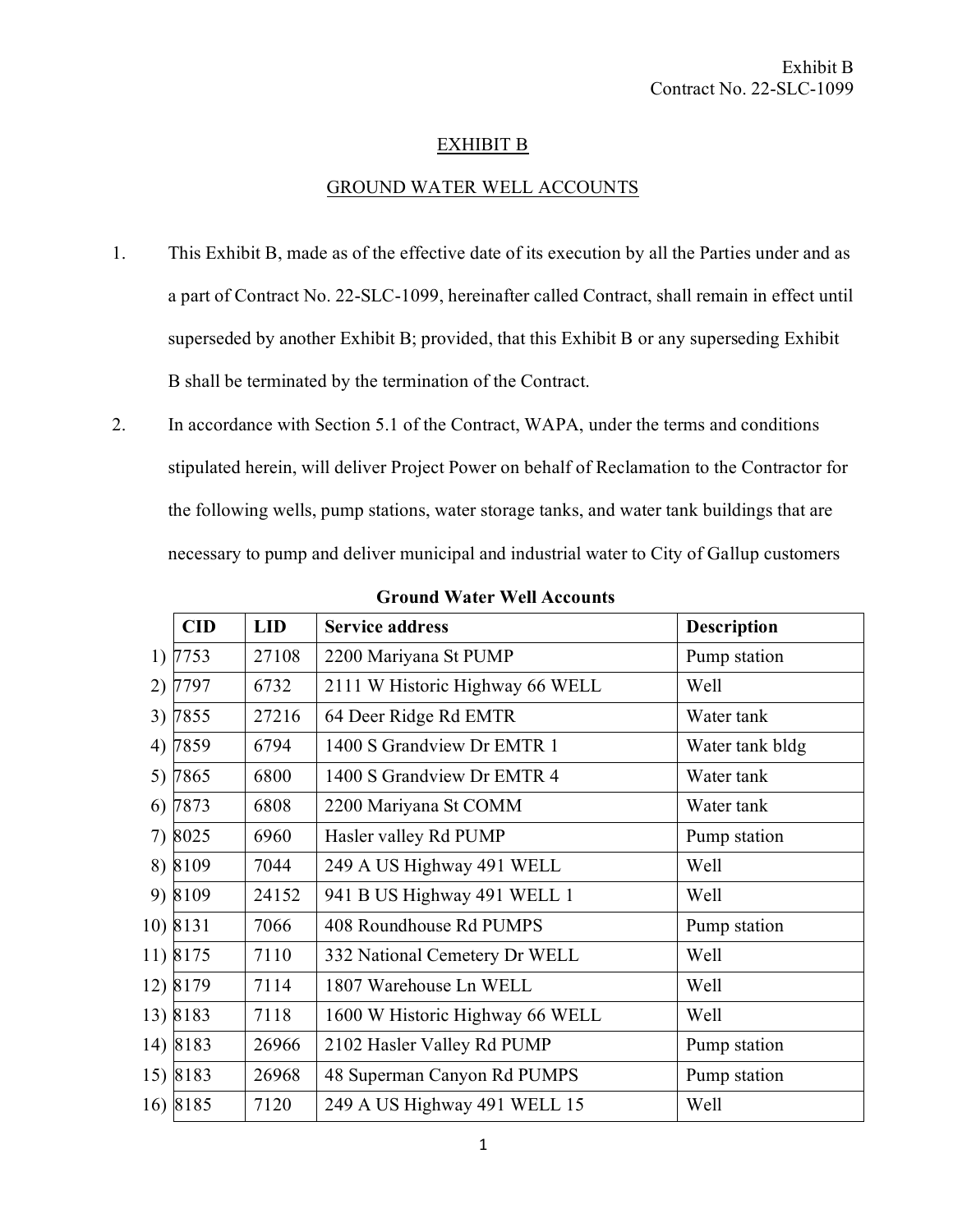| 17) 8187  | 7122  | 249 A US Highway 491 WELL 16   | Well                  |
|-----------|-------|--------------------------------|-----------------------|
| 18) 8189  | 7124  | 768 US Highway 491 WELL        | Well                  |
| 19) 8191  | 7126  | 767 US Highway 491 WELL        | Well                  |
| 20) 8193  | 7128  | 877 US Highway 491 WELL        | Well                  |
| 21) 8195  | 7130  | 1006 US Highway 491 WELL       | Well                  |
| 22) 8197  | 7132  | 875 A US Highway 491 WELL      | Well                  |
| 23) 8201  | 7136  | 886 US Highway 491 WELL        | Well                  |
| 24) 8203  | 7138  | 5 Francisco Pond Rd WELL       | Well                  |
| 25) 8205  | 7140  | 1011 Round House Rd PUMPS      | Pump station          |
| 26) 8207  | 7142  | 767 US Highway 491 PUMPS       | Pump station          |
| 27) 8207  | 26976 | 767 A US Highway 491 WMTR      | Pump station          |
| 28) 8207  | 27104 | 799 Telstar Rd PUMP            | Pump station          |
| 29) 8209  | 7144  | 941 B US Highway 491 WELL      | Well                  |
| 30) 25967 | 20970 | 1834 Warehouse Ln EMTR 2       | Pump station          |
| 31) 31867 | 21746 | 670 US Highway 491 WELL        | Well                  |
| 32) 38269 | 22722 | 1310 Hamilton Rd WELL EMTR1    | Well                  |
| 33) 39385 | 23026 | 280 Allison Rd WELL            | Well                  |
| 34) 45469 | 25924 | 412 Bataan Veterans St         | Water station         |
| 35) 46547 | 24074 | 1225 N Ninth St COGE           | Pump station          |
| 36) 58023 | 25930 | 2401 Mendoza Rd                | Pump station          |
| 37) 60945 | 26182 | 585 Kachin St COGW             | Pump station          |
| 38) 63737 | 26386 | 300 Park Ave PUMPS             | Pump station          |
| 39) 64679 | 26388 | 803 Los Esquiveles Dr TANK     | Water tank            |
| 40) 65881 | 26698 | 3601 Chee Dodge Blvd EMTR ODOR | Water storage tank    |
| 41) 66945 | 25968 | 768 B US Highway 491 NGWS      | Well                  |
| 42) 66945 | 26666 | 145 NM Highway 608 COGE        | Pump station          |
| 43) 67011 | 26668 | 461 US Highway 491             | Gamerco water<br>tank |